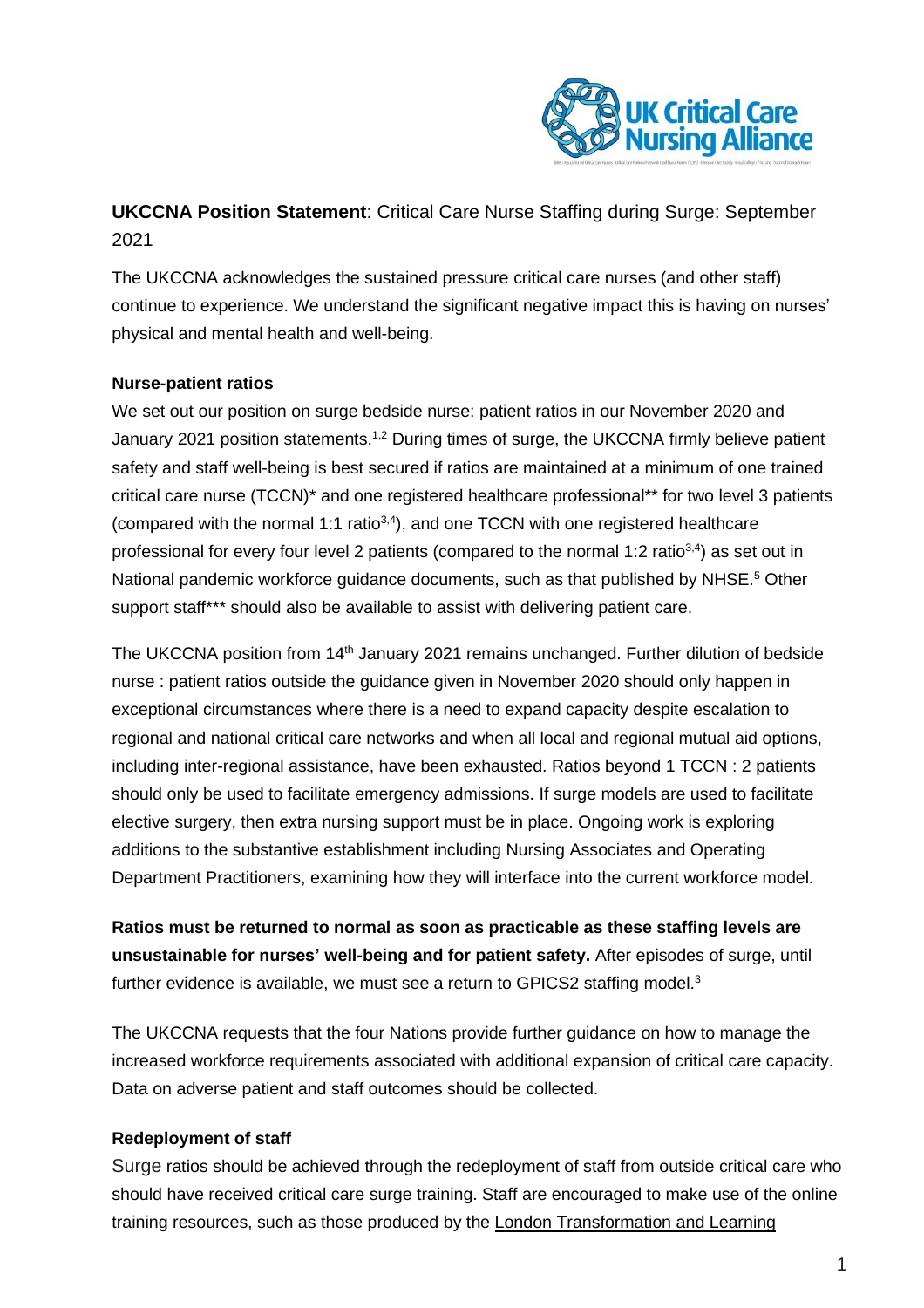

[Collaborative](https://www.e-lfh.org.uk/programmes/london-transformation-and-learning-collaborative-ltlc/) - Critical Care (LTLC) - e-Learning for Healthcare (e-lfh.org.uk) and the RCN – Introducing Critical Care [https://www.rcn.org.uk/professional-development/professional](https://www.rcn.org.uk/professional-development/professional-services/introducing-critical-care)[services/introducing-critical-care.](https://www.rcn.org.uk/professional-development/professional-services/introducing-critical-care)

Redeployment of staff, either within their own NHS organisation or between organisations is not always viable. This is due to multiple factors including staff sickness, pressures related to covering ward beds and the need for inter-hospital transfers. In addition, many staff redeployed during surge have been unable maintain their skills after return to their substantive posts and future redeployed staff may not be the same people.

This problem is compounded by the bureaucratic challenges faced by some nurses who do not currently work for the NHS (for example academics and retired staff) which prevent or delay them from being able to work. Unnecessary restrictions and administrative hurdles must be removed, and a common-sense approach taken to facilitate the timely availability of staff and the maintenance of fundamental critical care knowledge and skills, necessary for periods of surge, using resources such as the digital skills passport.

## **Paediatric patients**

During an unseasonable Respiratory Syncytial Virus (RSV) surge, critically ill older paediatric patients may, on occasion, need to be cared for in adult ITU settings. Guidance around staffing requirements, ratios, education, and safeguarding can be found at: [https://pccsociety.uk/wp](https://pccsociety.uk/wp-content/uploads/2016/05/PICS_standards_2015.pdf)[content/uploads/2016/05/PICS\\_standards\\_2015.pdf](https://pccsociety.uk/wp-content/uploads/2016/05/PICS_standards_2015.pdf) . Educational resources for Respiratory Surge in Children produced in collaboration with PCCS and HEE are also available on the [e-](https://www.e-lfh.org.uk/programmes/london-transformation-and-learning-collaborative-ltlc/)Learning for [Healthcare](https://www.e-lfh.org.uk/programmes/london-transformation-and-learning-collaborative-ltlc/) website.

# **Nurse well-being**

The UKCCNA acknowledges the significant negative impact on nurses' physical and mental health and well-being. Professional Nurse Advocates should be given protected time to enable them to provide nurses with the much-needed support they require during and after experiencing unrelenting pressure to meet demands.

We strongly encourage nurses to take full advantage of available support resources such as the regional resilience hubs funded by NHSE. Asking for help is not a sign of weakness. Links to well-being resources are available via our member organisation websites: British [Association](https://www.baccn.org/) of Critical Care Nurses | [BACCN;](https://www.baccn.org/) Home | Intensive Care Society [\(ics.ac.uk\);](https://ics.ac.uk/) RCN - [Home](https://www.rcn.org.uk/) | Royal College of [Nursing;](https://www.rcn.org.uk/) Coronavirus Resources & Guidance [\(cc3n.org.uk\).](https://www.cc3n.org.uk/coronavirus-resources--guidance.html) We also recommend that research exploring how best to support nurses' well-being is prioritised.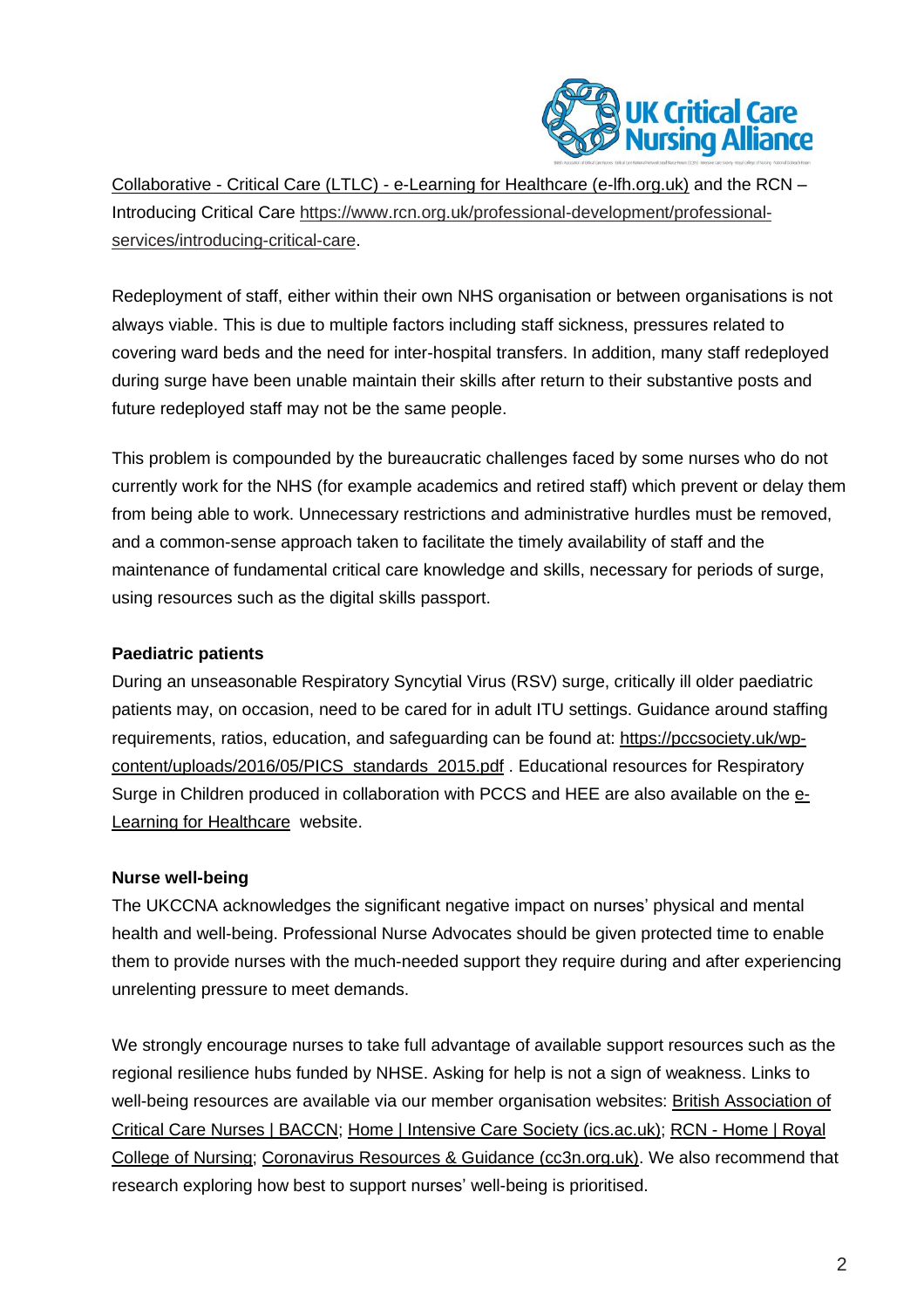

# **Definition of terms**

**\*Trained critical care nurses (TCCN)**: Whilst specialist training based on Steps competencies<sup>6</sup> is usually required to become a TCCN, in this exceptional situation TCCNs are defined as those who have completed their step 1 competencies (or have been deemed competent to care for a critically ill patient) and who normally work in critical care plus TCCNs who have left the specialty within the last 12 months.

**\*\*Registered health care professionals:** A registered nurse (including nurse associates) or other relevant health care professionals (ideally with IV competence and some preparatory critical care training) working in the capacity of a bedside nurse. This will include nurses with critical care experience longer than 12 months ago.

**\*\*\*Other support staff**: Healthcare support workers and non-nursing support workers, including students, dentists and doctors working in bedside care support roles.

The joint statement on developing immediate critical care nursing capacity remains current.<sup>7</sup>

<<<<<END>>>>

## Notes to readers:

The UK Critical Care Nursing Alliance (UKCCNA), established in 2013, provides a structured mechanism to facilitate collaborative working with all nationally recognised critical care nursing organisations across the United Kingdom. The aim of the UKCCNA is to be proactive and visionary about service requirements, providing quality assurance, enhancing the service, quality of care, patient experience and outcomes in critical care. Further details of UKCCNA member representatives are on the website: <https://www.ficm.ac.uk/UKCCNA>

The member organisations of the UKCCNA are:

- Royal College of Nursing (Critical Care and Flight Nursing Forum)
- British Association of Critical Care Nurses (BACCN)
- Critical Care National Network Nurse Lead Forum (CC3N)
- National Outreach Forum (NORF)
- Intensive Care Society (ICS)
- Paediatric Critical Care Society (PCCS)

## References

- 1. UKCCNA position statement (Januray 2021): [https://www.ficm.ac.uk/sites/default/files/ukccna\\_position\\_final\\_13.01.2021\\_.pdf](https://www.ficm.ac.uk/sites/default/files/ukccna_position_final_13.01.2021_.pdf)
- 2. UKCCNA position statement (November 2020): [https://www.ficm.ac.uk/uk-critical-care](https://www.ficm.ac.uk/uk-critical-care-nursing-alliance-ukccna/ukccna-workforce-news-and-statements)[nursing-alliance-ukccna/ukccna-workforce-news-and-statements](https://www.ficm.ac.uk/uk-critical-care-nursing-alliance-ukccna/ukccna-workforce-news-and-statements)
- 3. [https://www.ics.ac.uk/ICS/ICS/GuidelinesAndStandards/GPICS\\_2nd\\_Edition.aspx](https://www.ics.ac.uk/ICS/ICS/GuidelinesAndStandards/GPICS_2nd_Edition.aspx)
- 4. <https://www.england.nhs.uk/commissioning/spec-services/npc-crg/group-d/d05/>